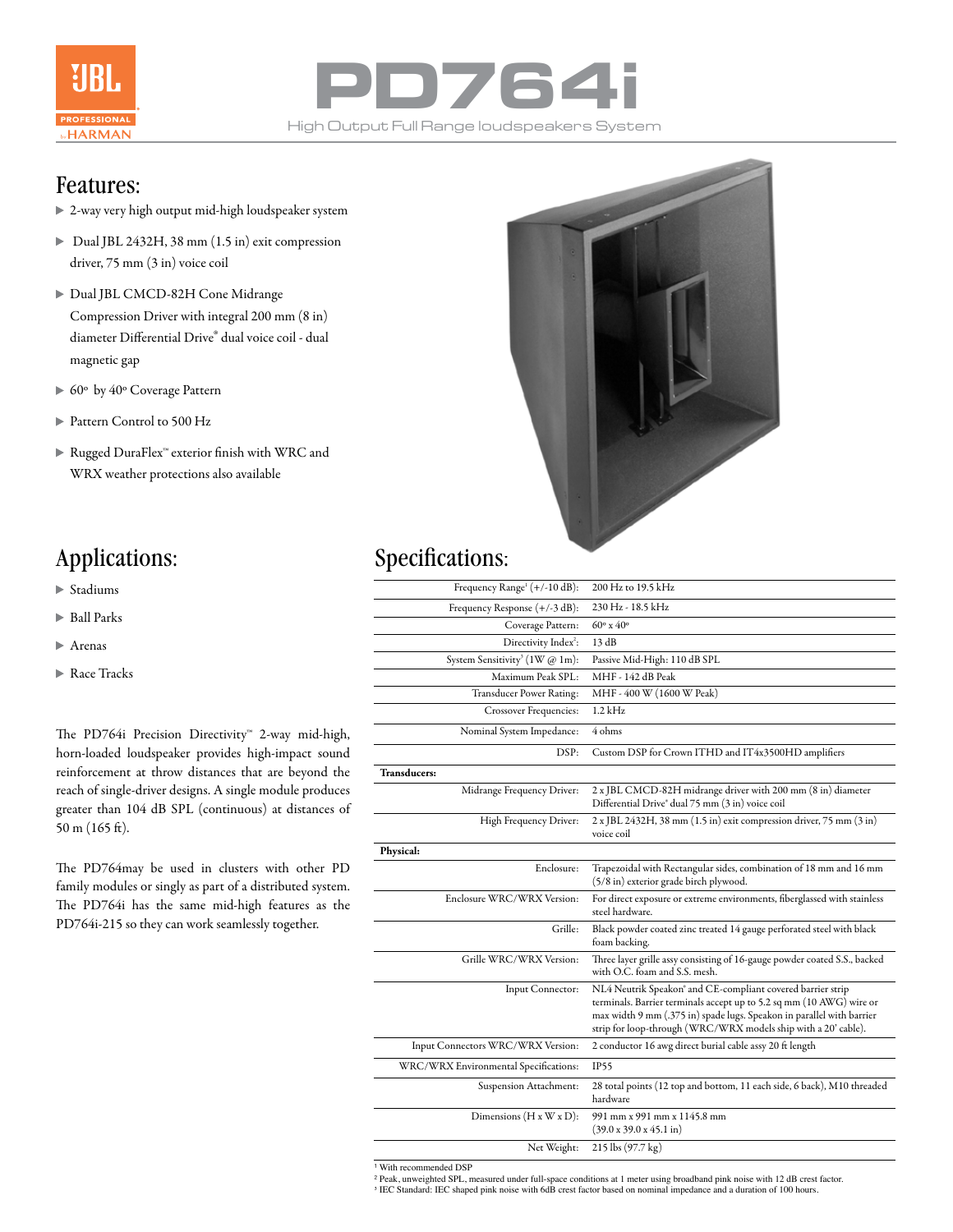### Frequency Response & Impedance With Recommended DSP

## Horizontal Off Axis Frequency Response



### Beamwidth Vertical Off Axis Frequency Response



# Directivity Index Q